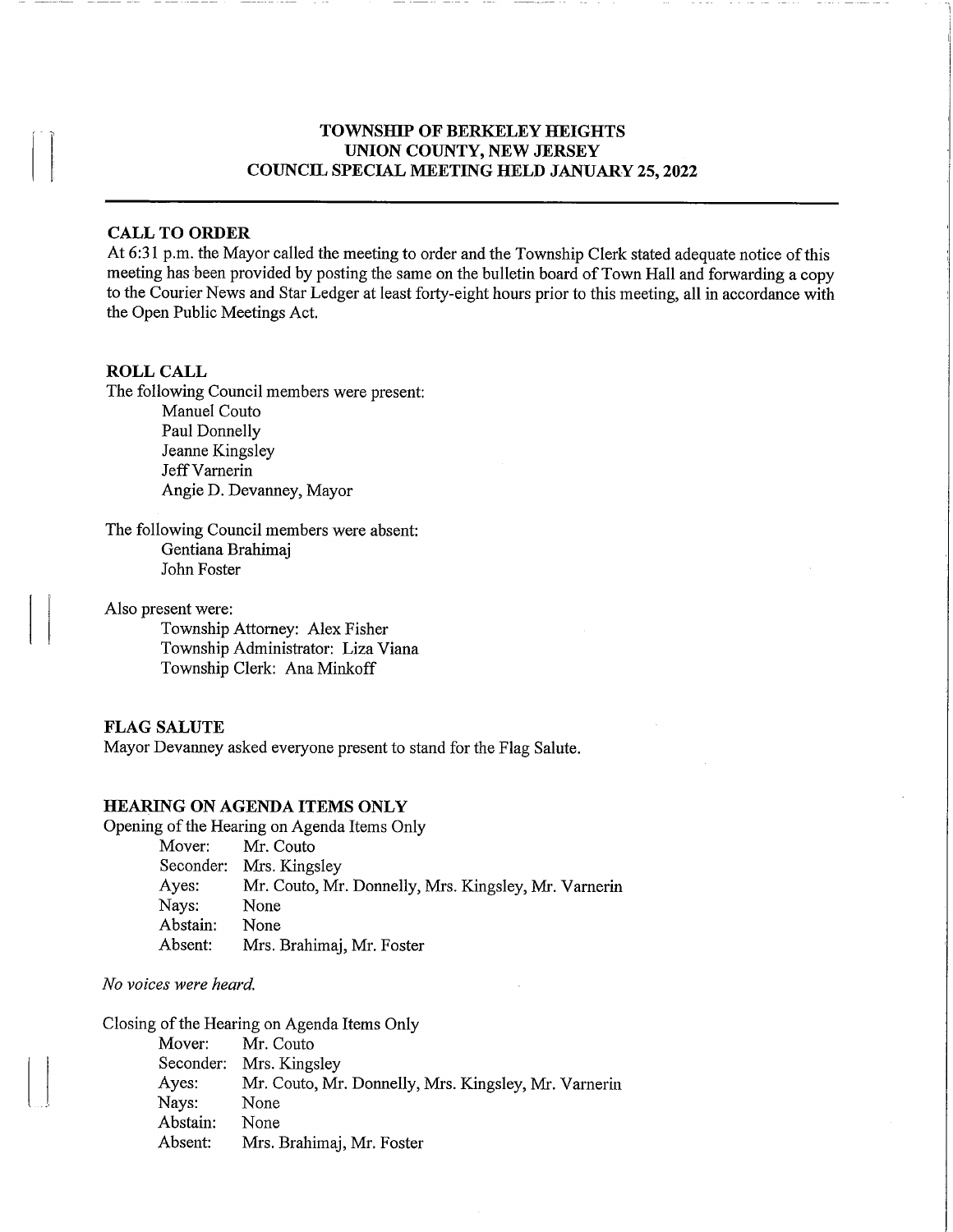#### APPROVAL OF RESOLUTIONS

1. Resolution appointing various member to the Truth, Community Healing and Inclusion Committee.

Mayor Devanney noted that there will be another addition to the committee in the next meeting. Mr. Couto expressed his appreciation for the work on this resolution.

Approval of Resolution

Mover: Seconder: Mrs. Kingsley Ayes: Nays: Abstain: Absent: Mr. Vamerin Mr. Couto, Mr. Donnelly, Mrs. Kingsley, Mr. Varnerin None None Mrs. Brahimaj, Mr. Foster Result: Approved

2. Resolution authorizing the Township of Berkeley Heights to participate in the nationwide settlement agreements with Johnson & Johnson, McKesson, Cardinal Health, and AmerisourceBergen to resolve claims involving their roles in the country's opioid crisis.

Approval of Resolution

Mover: Seconder: Mr. Couto Ayes: Nays: Abstain: Absent: Mrs. . Kingsley Mr. Couto, Mr. Donnelly, Mrs. Kingsley None Mr. Varnerin Mrs. . Brahimaj, Mr. Foster Result: Approved

## CITIZENS HEARING

Opening of the Citizens Hearing

Mover: Mr. Donnelly Seconder: Mr. Couto Ayes: Mr. Couto, Mr. Donnelly, Mrs. Kingsley, Mr. Varnerin Nays: None Abstain: None Absent: Mrs. Brahimaj, Mr. Foster

No voices were heard.

Closing of the Citizens Hearing

| Mover:   | Mr. Donnelly                                         |
|----------|------------------------------------------------------|
|          | Seconder: Mrs. Kingsley                              |
| Ayes:    | Mr. Couto, Mr. Donnelly, Mrs. Kingsley, Mr. Varnerin |
| Nays:    | None                                                 |
| Abstain: | None                                                 |
| Absent:  | Mrs. Brahimaj, Mr. Foster                            |